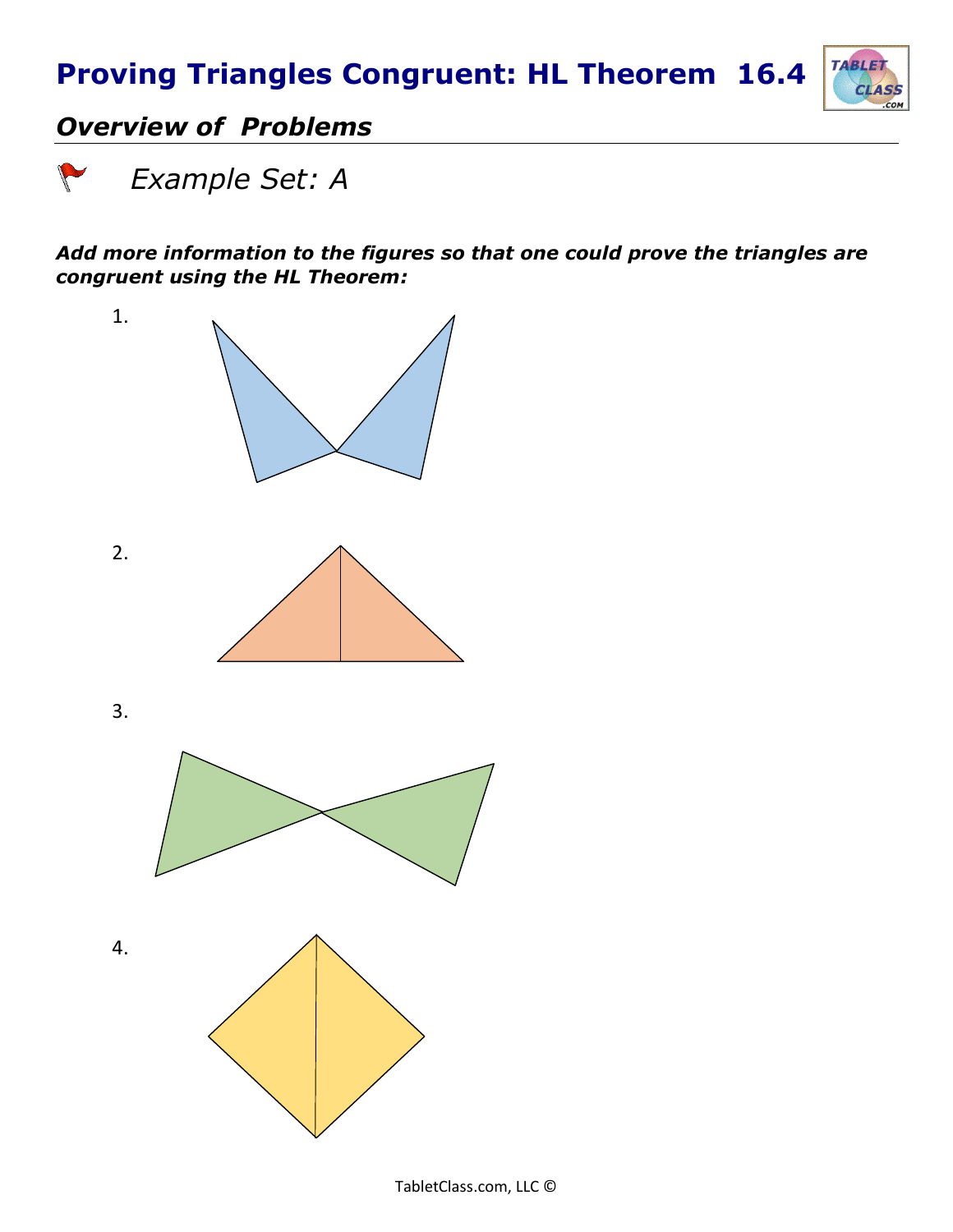# **Proving Triangles Congruent: HL Theorem 16.4**



### *Overview of Problems*





Given:  $NP \perp NO$ ,  $MO \perp NO$  $MN \cong OP$ 

Prove:  $∠M \cong ∠P$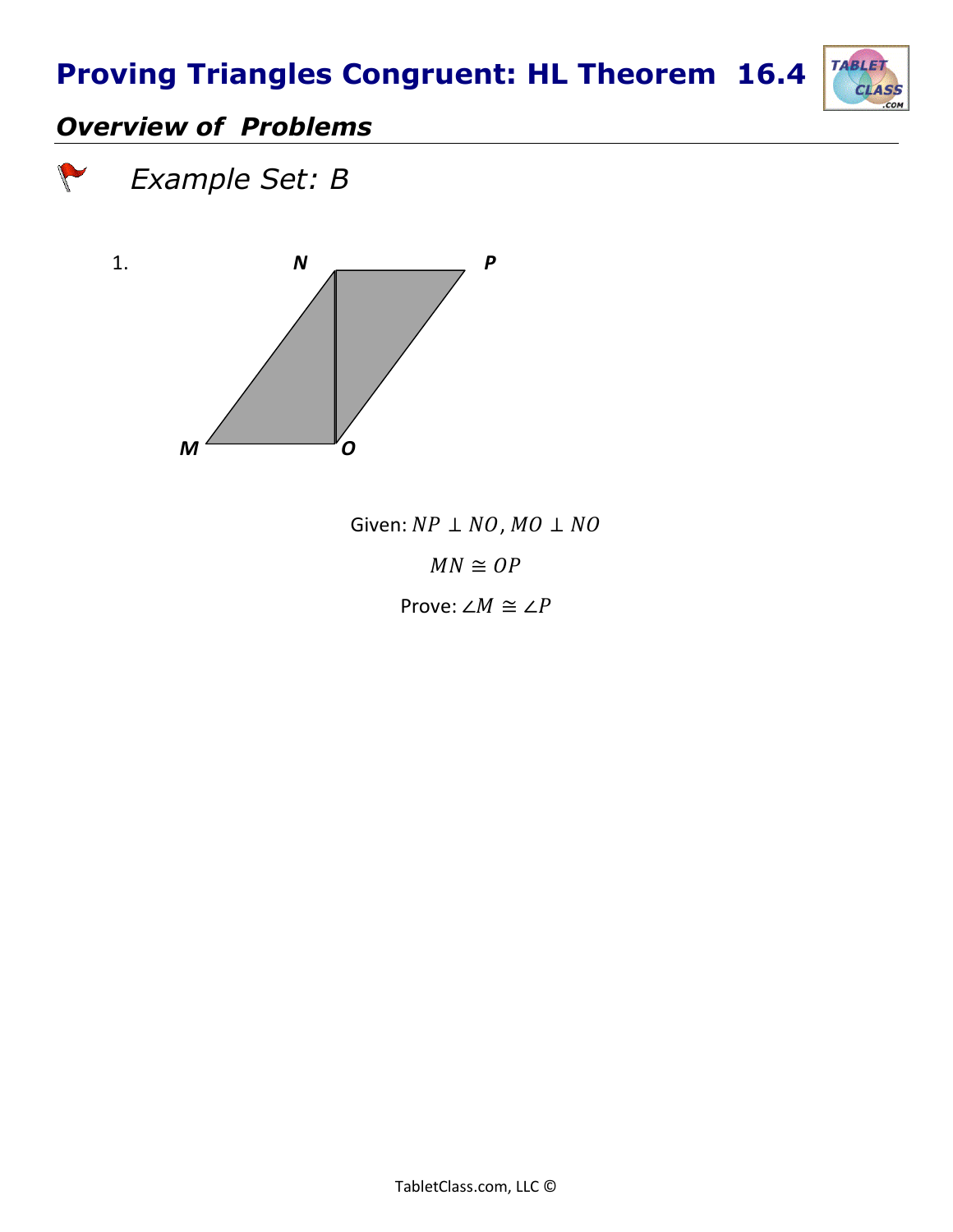

#### *Overview of Problems*

 *Example Set: A -ANSWER KEY*

*Add more information to the figures so that one could prove the triangles are congruent using the HL Theorem:*

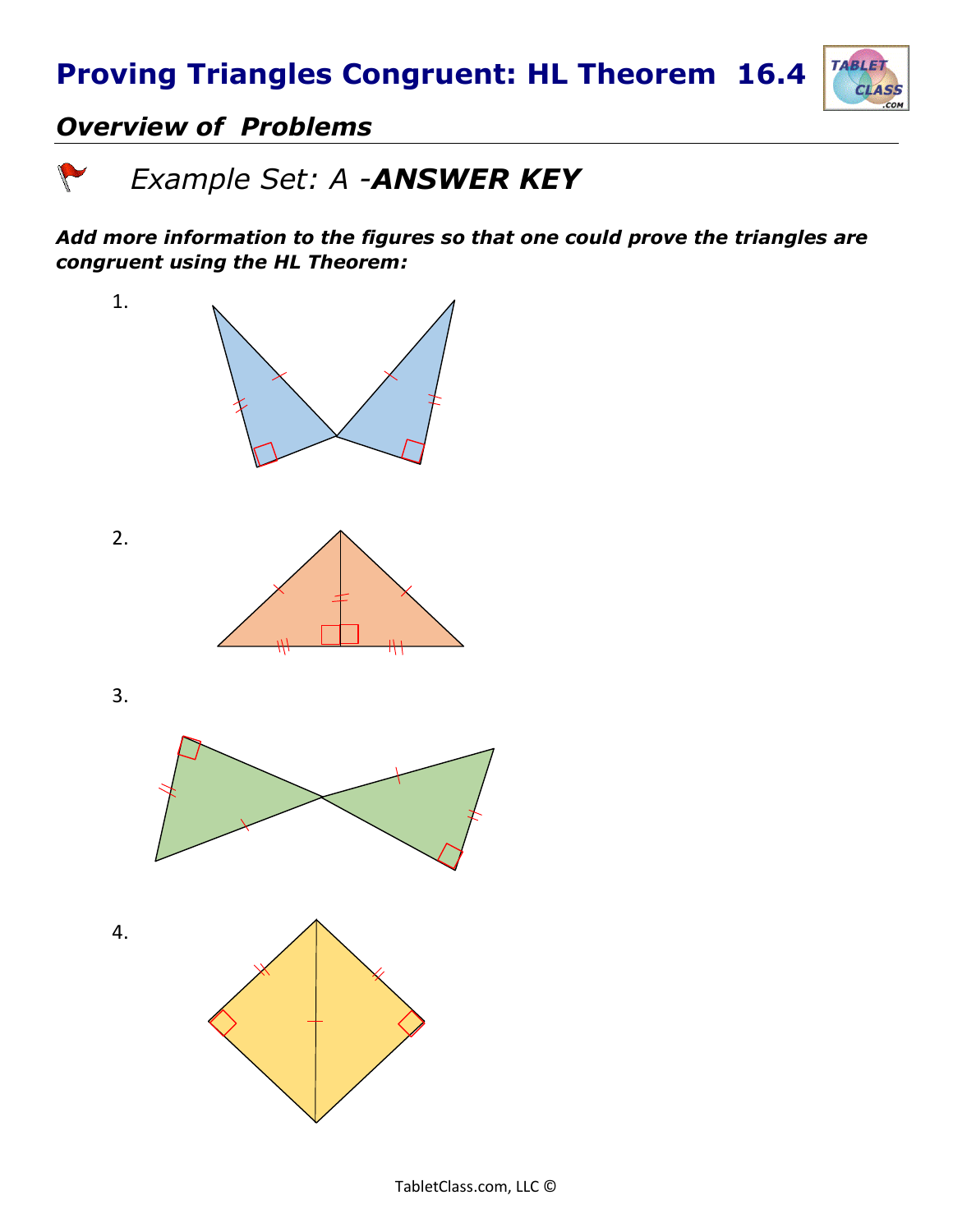### **Proving Triangles Congruent: HL Theorem 16.4**



### *Overview of Problems*

 *Example Set: B- ANSWER KEY*



Given:  $NP \perp NO$ ,  $MO \perp NO$ 

 $MN \cong OP$ 

Prove:  $\angle M \cong \angle P$ 

| <b>Statement</b>                                     | Reason                     |
|------------------------------------------------------|----------------------------|
| $NP \perp NO$ , $MO \perp NO$                        | Given                      |
| $\angle MON$ , $\angle PNO$ are rt. $\angle$ 's      | Def. of $\perp$ lines      |
| $\triangle$ MON, $\triangle$ PNO are rt. $\triangle$ | Def. of rt. $\triangle$ 's |
| $MN \cong OP$                                        | Given                      |
| $NO \cong NO$                                        | Ref. Prop.                 |
| $\triangle MON \cong \triangle PNO$                  | HL Thm.                    |
| $\angle M \cong \angle P$                            | CPCT are $\cong$           |